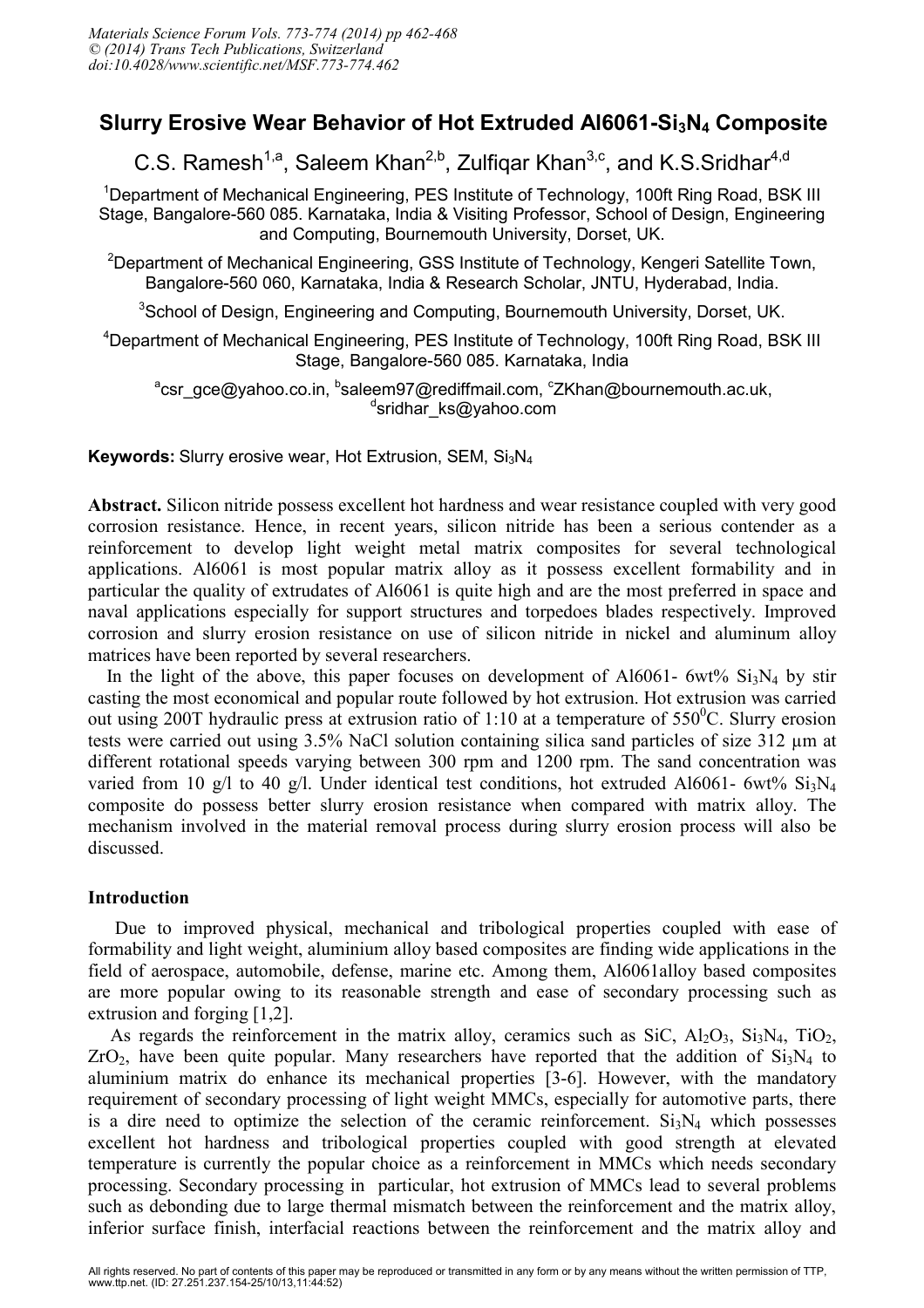lowering of the tool life of the die. Ramesh et.al have reported the elimination of interfacial reaction between SiC and aluminium alloy during hot extrusion by use of Ni-P coated SiC [7]. XIU Zi-Yang et.al have reported that extrusion has resulted in better homogeneity in the distribution of  $Si<sub>3</sub>N<sub>4</sub>$ particles in composite leading to decrease in island clusters which are characteristic features of as cast composites [8]. Smagorinski et.al have reported that composites formed by extrusion do exhibit good combination of mechanical and physical properties such as CTE, elastic modulus and limit of relaxation [9]. Ramesh et.al have reported that hot extruded composites possess higher microhardness and lower adhesive wear rates under all studied loads and sliding velocities when compared with cast composites [10].

Improvement in thermal conductivity in  $Si<sub>3</sub>N<sub>4</sub>p/2024$  composites after annealing treatment has been reported by Yang Wen-Shu et.al [11]. Ramesh et.al have reported that hot extruded composites exhibit higher hardness and slurry erosive wear resistance when compared with as cast alloy and its composites [12]. Trzaska has reported that both Ni-P and composite of Ni-P/Si<sub>3</sub>N<sub>4</sub> layers have resulted in excellent corrosion resistance of aluminium substrate [13].Ramesh et.al have reported the beneficial effect of  $Si<sub>3</sub>N<sub>4</sub>$  as regards the drastic improvement of slurry erosion resistance of light weight cast composites [14]. Krishnaveni et.al have observed improved corrosion resistance for Ni-B-Si<sub>3</sub>N<sub>4</sub> composite coatings compared to its plain counterpart [15].

 The above discussed research works highlights the importance of investigating aluminium alloysilicon nitride composites. Meager information is available as regards the slurry erosive behavior of light weight hot extruded aluminum alloy- $Si_3N_4$  composites. In the light of the above, this work focuses on use of Ni-P coated  $Si<sub>3</sub>N<sub>4</sub>$  particulates as a reinforcement to develop high quality light weight hot extruded MMCs and characterizing its slurry erosive wear behavior in marine environment.

#### **Experimental Details**

**Materials.** Al6061 alloy was procured from Fenfee Metallurgicals, Bangalore, in the form of ingots and its chemical composition is reported in Table 1. The maximum constituent alloying elements present are Mg and Si. Silicon nitride of particle size ranging from 2 to 10 µm has been chosen as reinforcement (Supplied by ACE Rasayan, Bangalore). Prior to dispersing of  $Si<sub>3</sub>N<sub>4</sub>$  in molten aluminum alloy, it has been surface treated with electroless nickel coating using a chemical bath whose constituent is reported in Table 2.

Si<sub>3</sub>N<sub>4</sub> was subjected to immersion in toluene and propane bath followed by acetone wash. Further the surfaces of silicon nitride powder were activated using stannous chloride and hydrochloric acid solution which was followed by palladium sensitization of the surfaces. Completely dried Palladium activated  $Si<sub>3</sub>N<sub>4</sub>$  powders were allowed to activate with the electroless nickel bath to achieve Ni-P coating. The temperature and pH of the bath was maintained at  $85^{\circ}$ C and 4.5 respectively. A duration of 30 minutes was adopted for coating. The coated  $Si<sub>3</sub>N<sub>4</sub>$  powder was thoroughly cleaned with distilled water followed by heating in a oven to ensure its complete drying.

| Table 1. Chemical Composition of Procured Al6061 Alloy |  |  |  |                                     |  |  |  |  |  |  |                                                                                                  |
|--------------------------------------------------------|--|--|--|-------------------------------------|--|--|--|--|--|--|--------------------------------------------------------------------------------------------------|
|                                                        |  |  |  | Si Fe Cu Mn Ni Pb Zn Ti Sn Mg Cr Al |  |  |  |  |  |  |                                                                                                  |
|                                                        |  |  |  |                                     |  |  |  |  |  |  | $0.43$ $0.43$ $0.24$ $0.139$ $\leq 0.05$ $0.024$ $0.006$ $0.022$ $0.001$ $0.802$ $0.184$ Balance |

Table 2. Bath composition used for electroless nickel coating

| $1$ abre $2$ . Dath composition used for creenbicss meker coating |                                                         |                  |  |  |  |  |  |  |
|-------------------------------------------------------------------|---------------------------------------------------------|------------------|--|--|--|--|--|--|
| Sl. No.                                                           | Bath constituents                                       | Quantity $(g/l)$ |  |  |  |  |  |  |
|                                                                   | Nickel Chloride, hexahydrate $NiCl2.6H2O$               | 30               |  |  |  |  |  |  |
|                                                                   | Sodium Succinate, hexahydrate $Na_2C_4H_6O_4$ . $6H_2O$ |                  |  |  |  |  |  |  |
|                                                                   | Hypophosphite, monohydrate $NaH_2PO_2.H_2O$             | 20               |  |  |  |  |  |  |
|                                                                   | Glycin $H_2NCH_2COOH$                                   |                  |  |  |  |  |  |  |
|                                                                   | Lead Nitrate $Pb(NO_3)_2$                               | 0.02             |  |  |  |  |  |  |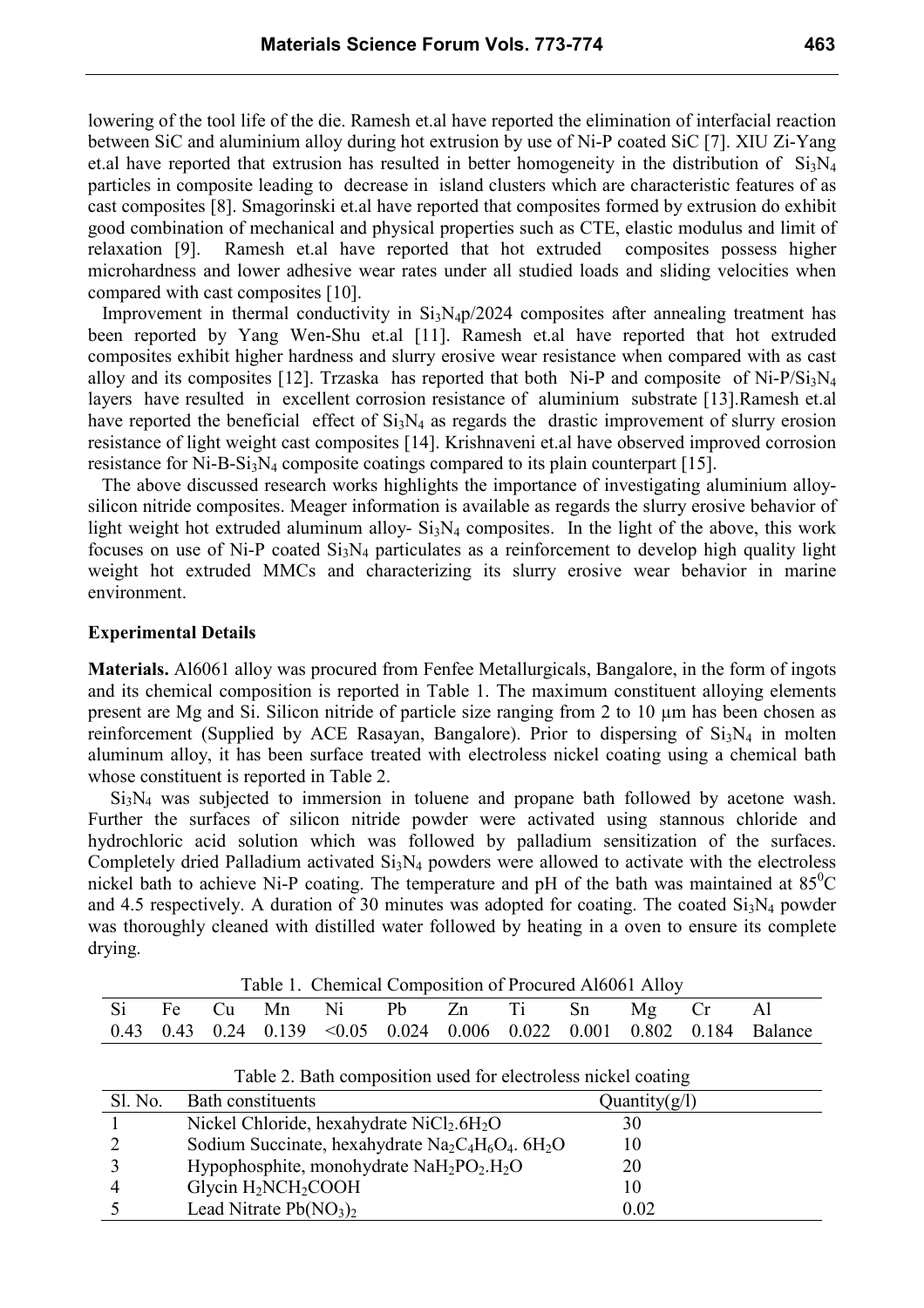**Casting.** Aluminum 6061 alloy ingots, 3Kg in quantity was melted using 6KW electrical resistance furnace. The melt was degassed by using commercially available chlorine based tablet (Hexachloroethane). The composite development set up is shown in Fig.1. The molten metal was agitated by use of ceramic coated mechanical stirrer rotating at a speed of 300rpm to create a vortex. Preheated Ni-P coated 6wt%  $Si_3N_4$  (600<sup>o</sup>C, 1hr) was added slowly in to the vortex. The stirring duration was 10 min. The composite melt was then poured in to preheated metallic cylindrical moulds of diameter 80mm and height 110mm at a temperature of  $700^{\circ}$ C.



Fig.1 Electrical Resistance Furnace with StirrerFig.2 Hydraulic Press



**Hot Extrusion.** The cast matrix alloy and the developed composites were machined to cylindrical billets of diameter 70 mm and height 100 mm. Graphite paste was applied to outside surfaces of the billets to minimize sticking of aluminum to the containers and the die. These billets were then heated in a furnace at a temperature of  $550^{\circ}$ C before inserting into a container and the extrusion die system which were preheated to  $450^{\circ}$ C using electrical heaters. The hydraulic press of capacity 200T used for extrusion is shown in Fig. 2. To minimize the friction at the interface of the die and billet, commercially available copper based lubricant was applied to the inner surfaces of the die and container.

The cast matrix alloy and its composites were hot extruded at a temperature of  $550^{\circ}$ C with an extrusion ratio of 1:10 using a 200T hydraulic press. The diameter of the extruded rod was 30 mm.

**Slurry Erosion Test.** Slurry erosion wear tests were conducted on polished and thoroughly cleaned rectangular samples of dimensions 8**×**8**×**40mm. The samples were weighed before and after wear tests using an electronic balance of accuracy 0.1 mg. The details of this test setup are reported in our earlier works [2].

The slurry used was a mixture of silica sand and 3.5% of sodium chloride (NaCl) in distilled water. The sand concentration was varied from 10 to 40% in steps of 10% with its particle size maintained at 312 µm. The rotational speed was varied from 300 to 1200 rpm in steps of 300 rpm. The total duration was 5 hrs for all the tests conducted. The worn surfaces were subjected to SEM studies to understand the mechanism of material removal.

## **Results and Discussion**

**Microstructural Studies.** Alignment of the reinforced  $Si_3N_4$  particles along the extrusion direction is observed as evidenced in Fig. 3(a). However, the extent of uniformity of distribution of  $Si_3N_4$ particles as observed at high magnification is very good. Further, there is a drastic reduction in the particle size after extrusion as shown in Fig. 3(b). This can be attributed mainly to the high state of compressive stresses during the extrusion process which leads to fragmentation of the  $Si<sub>3</sub>N<sub>4</sub>$ particles. The original particle size used was 2 to 10 $\mu$ m, while on extrusion majority of the Si<sub>3</sub>N<sub>4</sub>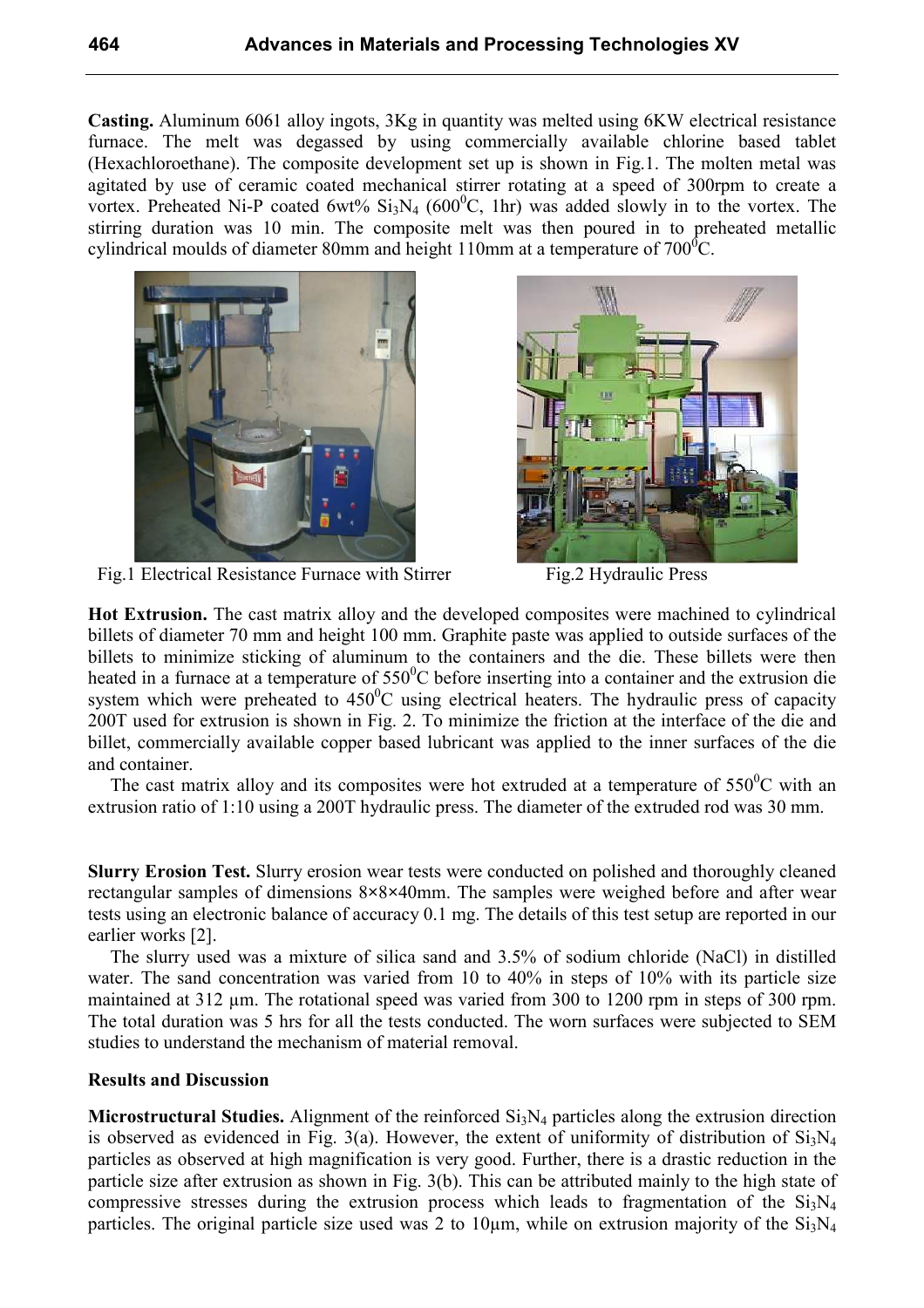particles have disintegrated in to particle size less than 2 microns. Smaller the particle size with high degree of homogeneity in the distribution of the reinforcement within the metallic matrix alloy leads to improved mechanical properties coupled with excellent wear and corrosion resistance.



(a) Optical Micrograph (b) SEM







#### **Slurry erosive wear results**

**Effect of slurry concentration.** The effect of slurry concentration on erosive wear of hot extruded Al6061 and Al6061-6wt%  $Si<sub>3</sub>N<sub>4</sub>$  composite are shown in Fig.4.

It is observed that mass loss increases with increase in slurry concentration in both hot extruded Al6061 alloy and its composites. An increase of three folds in the mass loss of the matrix alloy when compared with the composite is being observed at 40% silica sand concentration. This superior slurry erosion wear resistance can be attributed to the excellent corrosion resistance of silicon nitride coupled with its high hardness. Further, it is reported that silicon nitride reacts with moisture and form thin siliceous film which is highly protective in reducing the mass loss of the composites [14]. Fig.5 shows SEM photographs of worn erosive wear surfaces of hot extruded Al6061-6wt% Si3N4 composites for lowest and highest slurry concentration studied. It is observed that the extent of surface degradation of the composite is quite extensive at high slurry concentration. Severe damage to the matrix in the form of deep cracks and fragmentation of the reinforced silicon nitride have been observed at high slurry concentration which are indicative of larger material loss.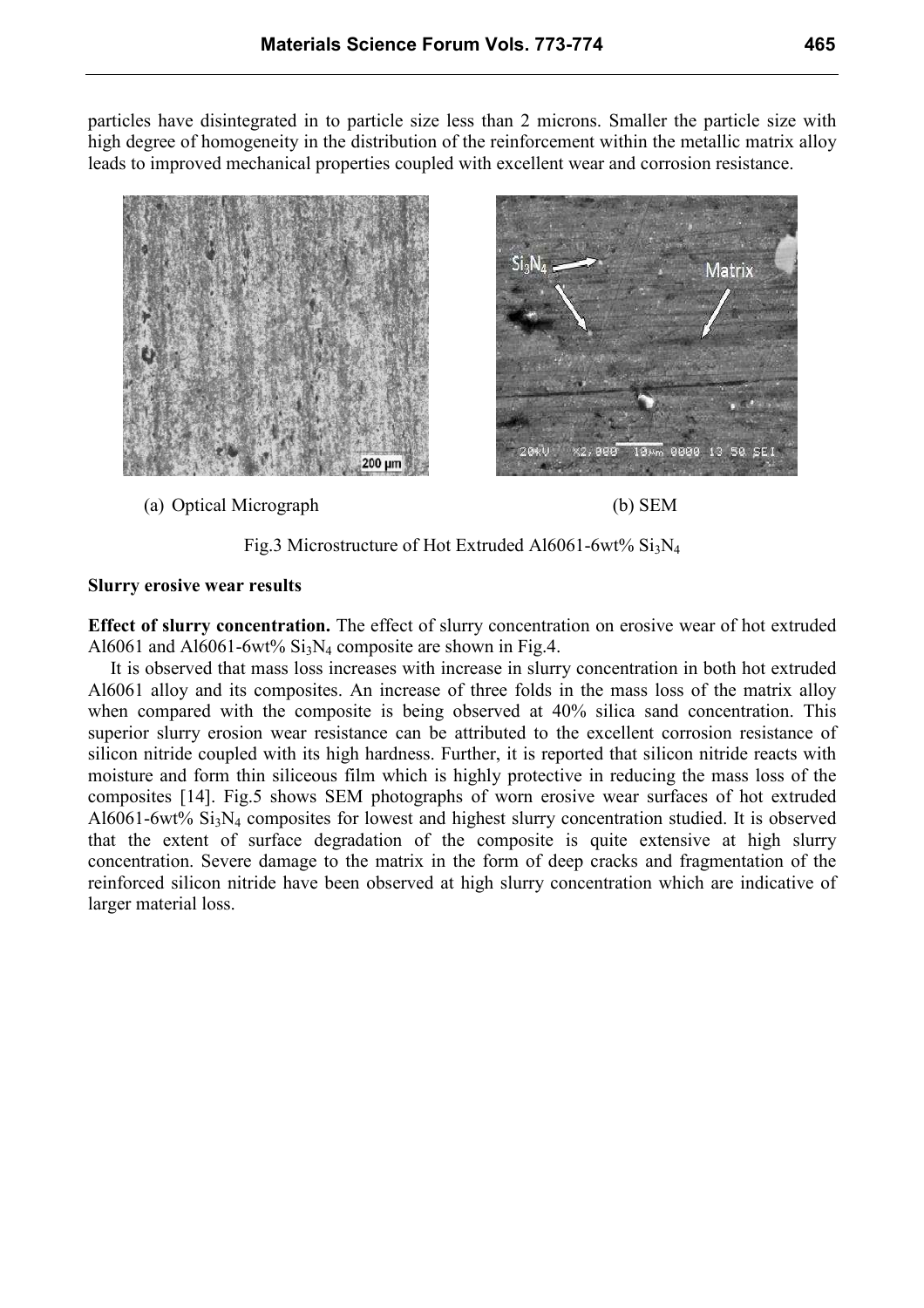

Fig.4 Variation of weight loss of hot extruded Al6061 and Al6061-6wt%  $Si<sub>3</sub>N<sub>4</sub>$  composites at different slurry concentration

**Effect of rotational speed.** The effect of rotational speed on erosive wear of hot extruded Al6061and Al6061-6wt%  $Si<sub>3</sub>N<sub>4</sub>$  composite are shown in Fig.6.

 It is observed that mass loss increases with increase in rotational speed for both hot extruded Al6061 alloy and its composites. An increase of 6.2% in the mass loss of the matrix alloy when compared with the composite is being observed at 1200 rpm. The increase in mass loss with increase in rotational speed can be attributed to the increased extent of plastic deformation due to increase in impact velocity. The extent of surface degradation of the composites at high slurry rotational speed of 1200 rpm is quite appreciable when compared at lower rotational speed of 300 rpm as shown in Fig. 7. Heavy grooving and fragmentation of the surfaces are observed at high speed, while extensive micro pits are the characteristics feature at low rotational speed leading to low material loss.







Fig.5 SEM photographs of worn erosive wear of hot extruded Al6061- 6wt%  $Si<sub>3</sub>N<sub>4</sub>$  composites at different slurry concentration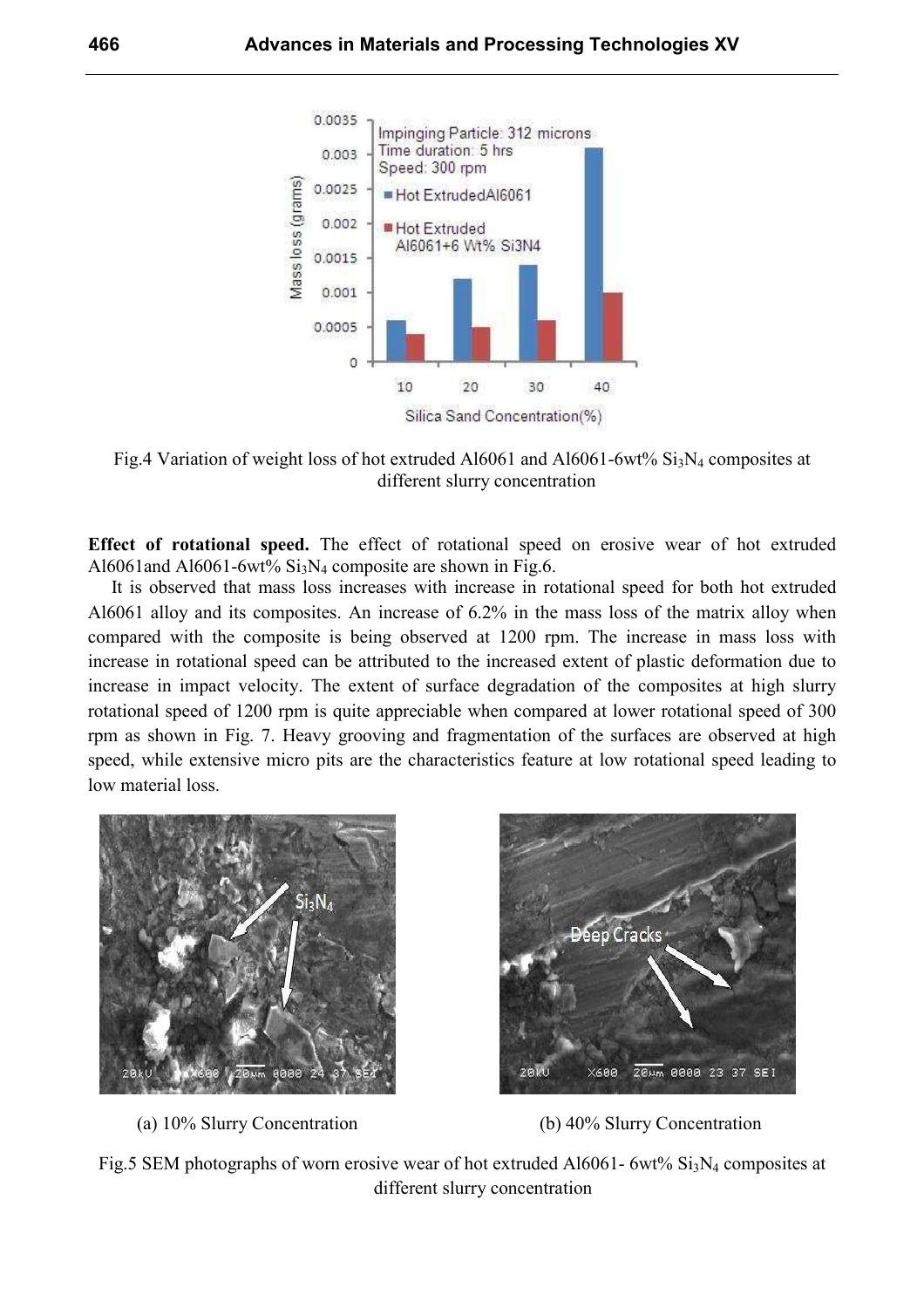







(a) 300 rpm for 30% Slurry Concentration (b) 1200 rpm for 30% Slurry Concentration

Fig.7. SEM photographs of worn erosive wear of hot extruded Al6061-  $6wt\%$  Si<sub>3</sub>N<sub>4</sub> composites at different rotational speed

## **Conclusion**

Hot extruded Al6061-6wt% Si<sub>3</sub>N<sub>4</sub> composites exhibit excellent slurry erosion wear resistance in 3.5% NaCl sand slurry.

**Acknowledgments:** The authors express their sincere thanks to Prof.D.Jawahar, CEO, PES Group of Institutions and Dr.K.N.B.Murthy, Principal & Director, PESIT, Bangalore for all the support and encouragement to carry out this work.